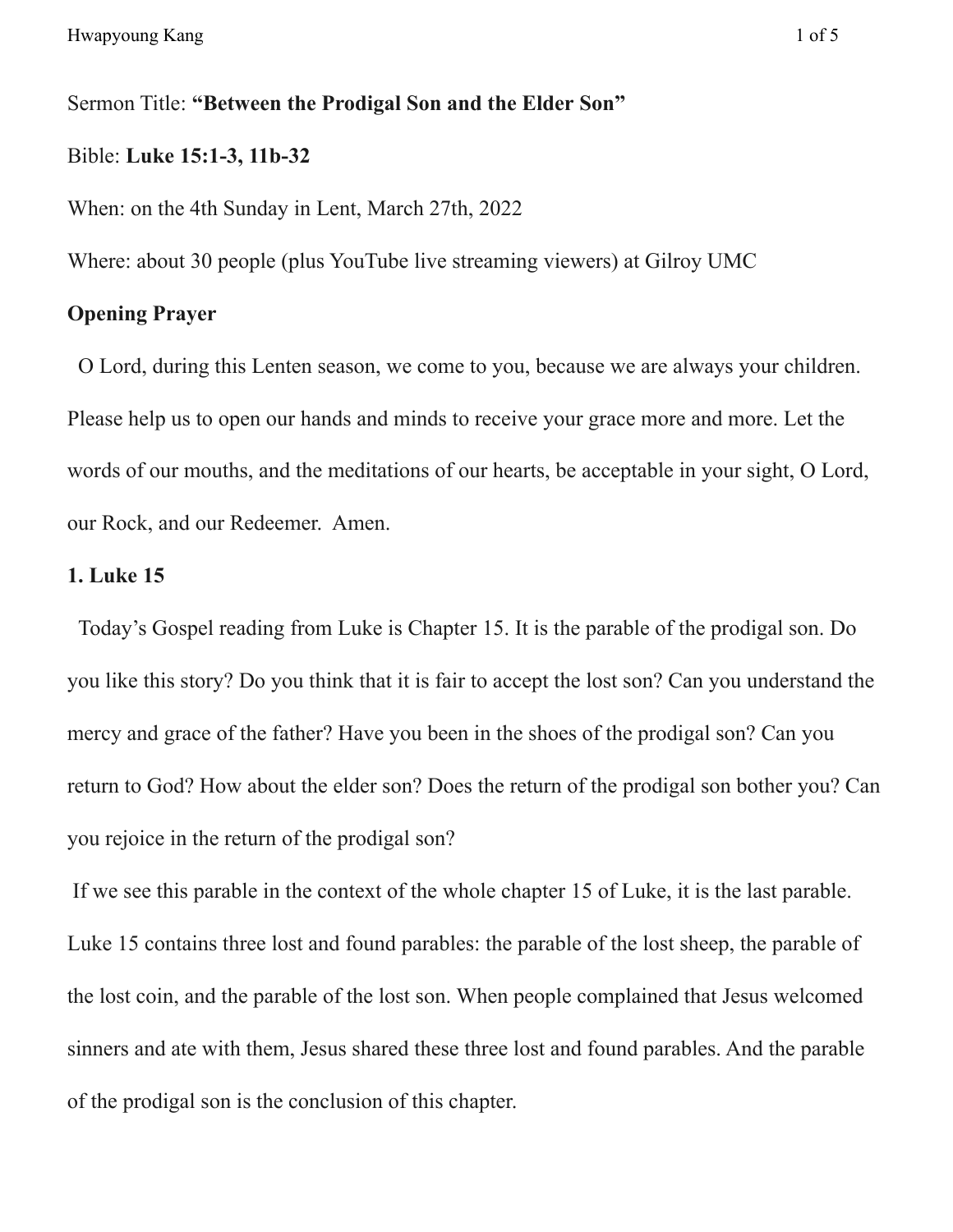Hwapyoung Kang 2 of 5

# **2. The Parable of the Prodigal Son**

A father had two sons. The young son requested to receive his inheritance first before his father passed away. This could be considered disrespectful to the father. He might have some stories behind his reason for asking this. We do not know why the younger son did this. But surprisingly, the father divided the property and gave the younger son his share. The younger son left home, and spent all of what he had. When he became destitute, the only work he could find was tending to pigs, feeding them, and living with them. At that time, pigs were considered unclean animals, according to Hebrew religious law.

When the younger son realized what he had done, he came to himself, and he decided to return to the father, not as a son, but as the lowest of the low. He even practiced what he would say to the father. On his way back home, his father was waiting for his lost son. The son could not finish saying what he had practiced. Before he could, the father ran to his son, hugged and kissed him. The celebration began as soon as the son returned. I wish that this story would end here. The parable of the lost sheep and the parable of the lost coin ended with joy. There was no more to the story in the first two parables. But the story of this lost son continued. The elder son came in and got angry. "It is not fair." "Why for him?" "Why not for me?" The elder son could not rejoice! If you were in this story, which one would you be? Do you identify with the younger and lost son, the elder son, or the father? Or someone else?

### **3. Between the Prodigal Son and the Elder Son**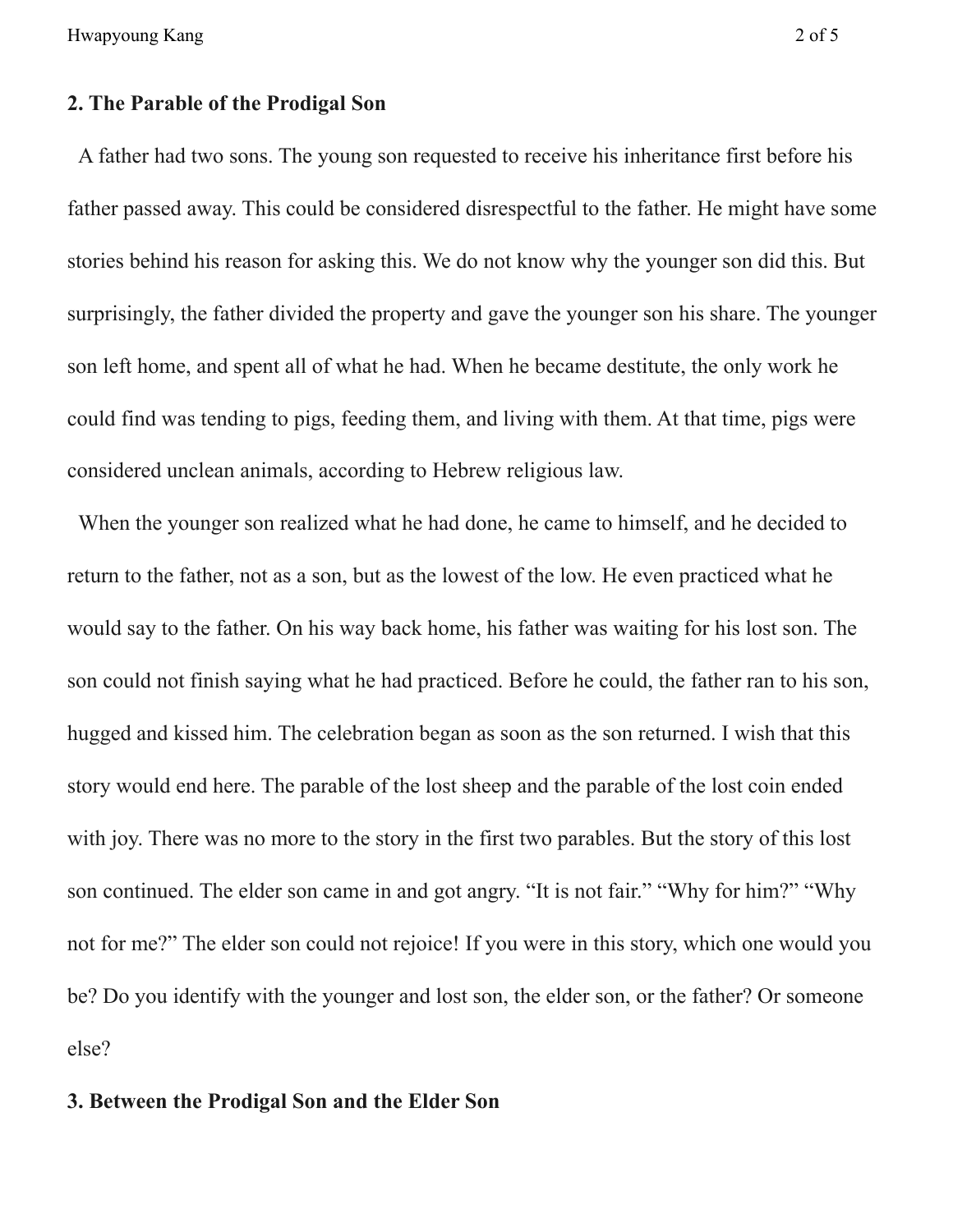In my faith journey, it is not easy for me to identify with the younger son, because I was born and raised in a Christian family. I was kind of an obedient Christian, too. But when I was studying theologies in college and the seminary, I felt like a prodigal son. That's because my faith was shaken, broken, and destroyed. When I studied the Bible and theologies, not only many questions but also a lot of doubts came to me. I had grown up thinking that at least the Bible was perfect and 100% of the factual truth without any faults. Like a doubting Thomas, I began to doubt the presence of God and the resurrection of Jesus Christ. There was not only one absolute interpretation of the Bible. In our church history, in the name of God, our faith ancestors, we, and our church oppressed others rather than liberating them. I could not understand the power of evil on the earth. Where is God's victory? I could not understand the sufferings on the earth, especially of the innocent. Where is God when there is suffering? It felt like my whole world was broken. I thought I could do something without God. But there was a moment when I came to myself. I opened my hands, because I needed help. I brought my doubts to God. I expressed my sorrows and even angers toward God. Like the lost son, I met my God, and I was accepted. I am still struggling with many questions. But I do not doubt the presence of God, even when I cannot feel and experience it.

Because I am a lifelong Christian, and after I became a pastor, I tend to identify with the elder son. Rather than opening my hands, I tend to close my hands and my mind. Sometimes, I forget the beginning of my faith journey, when I had many questions and doubts. I forget the God that I met with many doubts. I forget the gentleness and the patience of God. Just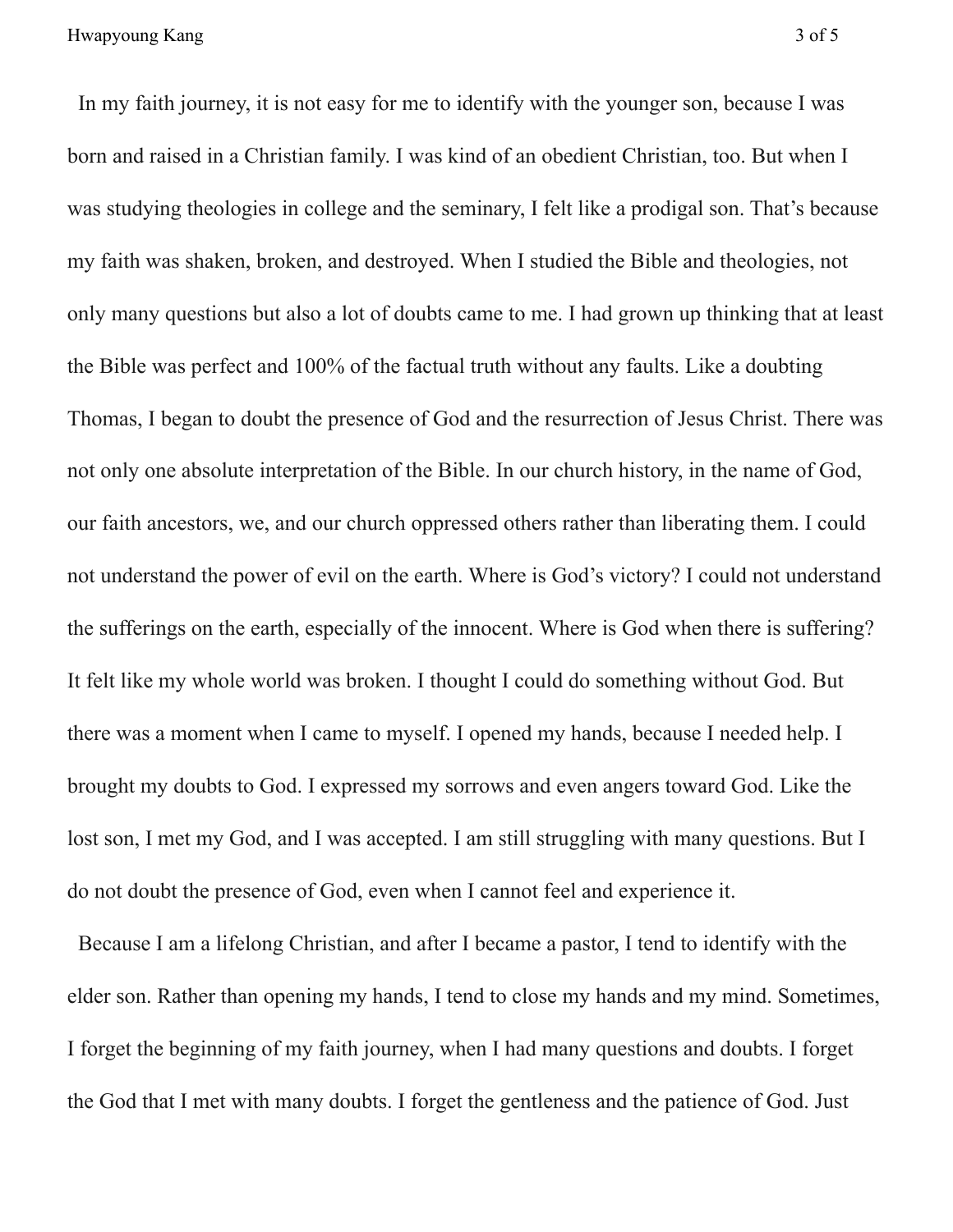like God was waiting for me, God is waiting for others. But I forget this a lot. That's why sometimes, I find myself as grumpy, like the elder son.

#### **4. Grace**

In the United Methodist Church, grace is the most important topic. Even though grace cannot be divided, there are three graces: prevenient grace, justifying grace, and sanctifying grace. God prepares us, redeems us, and shapes us. God is waiting for us all the time, and God is with us. When we come to ourselves, when we come to God, God will redeem us. At that moment God will come to us and embrace us, as who we are. We should and will celebrate the joy of salvation, a new beginning, healing, and finding meanings! And with the gift of grace, we can be more like Jesus, as God shapes and molds us. This is all of our faith journey by grace. The grace is there all the time. When we open our hands, we can receive it. When we get lost, we can open our hands. Then, we can receive God's grace. Even after we are found, we can open our hands. Then, God will hold our hands. We can hold others' hands. When we open our hands, God will lead all of us to God's way and God's will.

When we close our hands, we cannot receive anything, and we cannot be used by God. Aren't we vulnerable? Aren't we broken? God is waiting for us. That's because we are children of God. In the parables of the lost and found, the lost sheep, the lost coin, and the lost son all belong to God at the first. We are already God's children. And even when we lose ourselves, God is searching us, waiting for us, and finding us. But God is gentle and patient. God does not force us to open our hands or to return. When we come to ourselves, it is okay